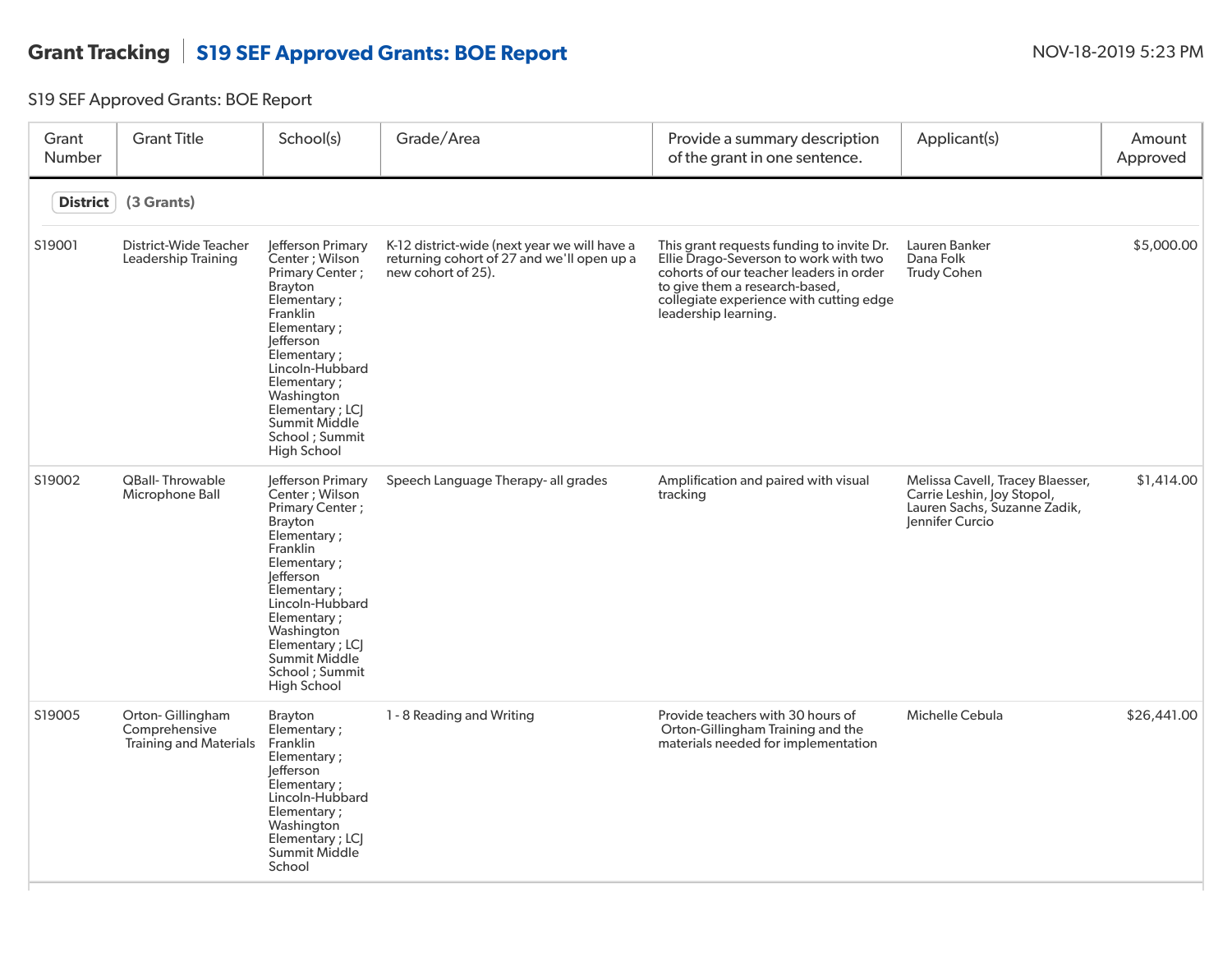|                   | (5 Grants)<br><b>Primary Centers</b>                                                                    |                                                               |                                                                    |                                                                                                                                                                                                                                                                                         |                                                                                                                                                                                                                                                                                                                                                                                                |             |  |  |  |
|-------------------|---------------------------------------------------------------------------------------------------------|---------------------------------------------------------------|--------------------------------------------------------------------|-----------------------------------------------------------------------------------------------------------------------------------------------------------------------------------------------------------------------------------------------------------------------------------------|------------------------------------------------------------------------------------------------------------------------------------------------------------------------------------------------------------------------------------------------------------------------------------------------------------------------------------------------------------------------------------------------|-------------|--|--|--|
| S19004            | Let's Find Out: Build<br><b>Early Learning Skills</b><br>with Nonfiction Texts                          | Jefferson Primary<br>Center ; Wilson<br><b>Primary Center</b> | Kindergarten                                                       | "Let's Find Out" is Scholastic's<br>Kindergarten non-fiction magazine that<br>incorporates Science, Social Studies,<br>Reading, Writing, Math, and<br>Technology.                                                                                                                       | Kara Saley<br>Andrea Rivera                                                                                                                                                                                                                                                                                                                                                                    | \$1,323.00  |  |  |  |
| S19006            | <b>Family Math Night</b>                                                                                | <b>Wilson Primary</b><br>Center                               | Kindergarten                                                       | <b>Wilson Primary Center Staff Members</b><br>will facilitate an interactive evening for<br>families to engage in meaningful math<br>activities, which supports the<br>kindergarten curriculum, encourages<br>math learning at home, and strengthens<br>the home and school connection. | Pamela Southard                                                                                                                                                                                                                                                                                                                                                                                | \$2,056.00  |  |  |  |
| S19007            | <b>Standing Desk Option</b><br>for Kindergarten<br>Classrooms                                           | Jefferson Primary<br>Center ; Wilson<br><b>Primary Center</b> | Kindergarten                                                       | One standing desk would be available<br>for use in each classroom used by<br>Kindergarten students at the Primary<br>Centers                                                                                                                                                            | <b>Pamela Southard</b>                                                                                                                                                                                                                                                                                                                                                                         | \$2,535.00  |  |  |  |
| S19009            | <b>Supporting Growing</b><br><b>Readers</b>                                                             | Jefferson Primary<br>Center                                   | K-2                                                                | Books to support readers progression<br>through the year.                                                                                                                                                                                                                               | Danielle Ridge                                                                                                                                                                                                                                                                                                                                                                                 | \$1,235.00  |  |  |  |
| S19010            | Differentiating for<br>growing readers                                                                  | lefferson Primary<br>Center                                   | $K-2$                                                              | Offer students a teacher directed<br>approach to support their varied<br>abilities through a differentiated and<br>supplemental program.                                                                                                                                                | <b>Danielle Ridge</b>                                                                                                                                                                                                                                                                                                                                                                          | \$3,624.00  |  |  |  |
| <b>TOT</b>        |                                                                                                         |                                                               |                                                                    |                                                                                                                                                                                                                                                                                         |                                                                                                                                                                                                                                                                                                                                                                                                | \$10,773.00 |  |  |  |
| <b>Elementary</b> | (44 Grants)                                                                                             |                                                               |                                                                    |                                                                                                                                                                                                                                                                                         |                                                                                                                                                                                                                                                                                                                                                                                                |             |  |  |  |
| S19101            | (Re)Flex Those Math<br><b>Fact Muscles!</b>                                                             | efferson<br>Elementary                                        | $1-5$                                                              | Site License for Relfexmath so all<br>students will improve math fact fluency<br>through game-based practice.                                                                                                                                                                           | <b>Christine Meierdierck</b>                                                                                                                                                                                                                                                                                                                                                                   | \$3,295.00  |  |  |  |
| S19102            | <b>Book Clubs</b>                                                                                       | lefferson<br>Elementary                                       | 4th Grade                                                          | 4th grade teachers need multiple copies Christine Meierdierck<br>of books so students can participate in<br>book clubs in the classroom.                                                                                                                                                | lan Bell                                                                                                                                                                                                                                                                                                                                                                                       | \$1,423.00  |  |  |  |
| S19103            | Complete<br>Comprehension - All<br>Children One School -<br>Meeting the Needs of<br>All of Our Students | Washington<br>Elementary                                      | Grades 2 - 5, learning workshop teachers<br>and resource teachers. | To purchase Comprehension Kits for<br>each grade level and support teachers.<br>Jennifer Serravallo, the creator of the kits<br>and national speaker and leader in<br>education will visit to do 2 Professional<br>Learning Days to help us implement the<br>kits into our classroom.   | Laura Madden, 2nd Teacher<br><b>Washington School</b><br>Staci Kaplan, Literacy District<br>Coach<br>Jessica O'Connor, Learning<br>Workshop Instructor,<br><b>Washington School</b><br>Anne Hammond-Albert, 3rd<br><b>Grade Teacher Washington</b><br>School<br>Melissa Nestor, 4th Grade<br><b>Teacher Washington School</b><br>Cheryl Brennan, 5th Grade<br><b>Teacher Washington School</b> | \$7,482.00  |  |  |  |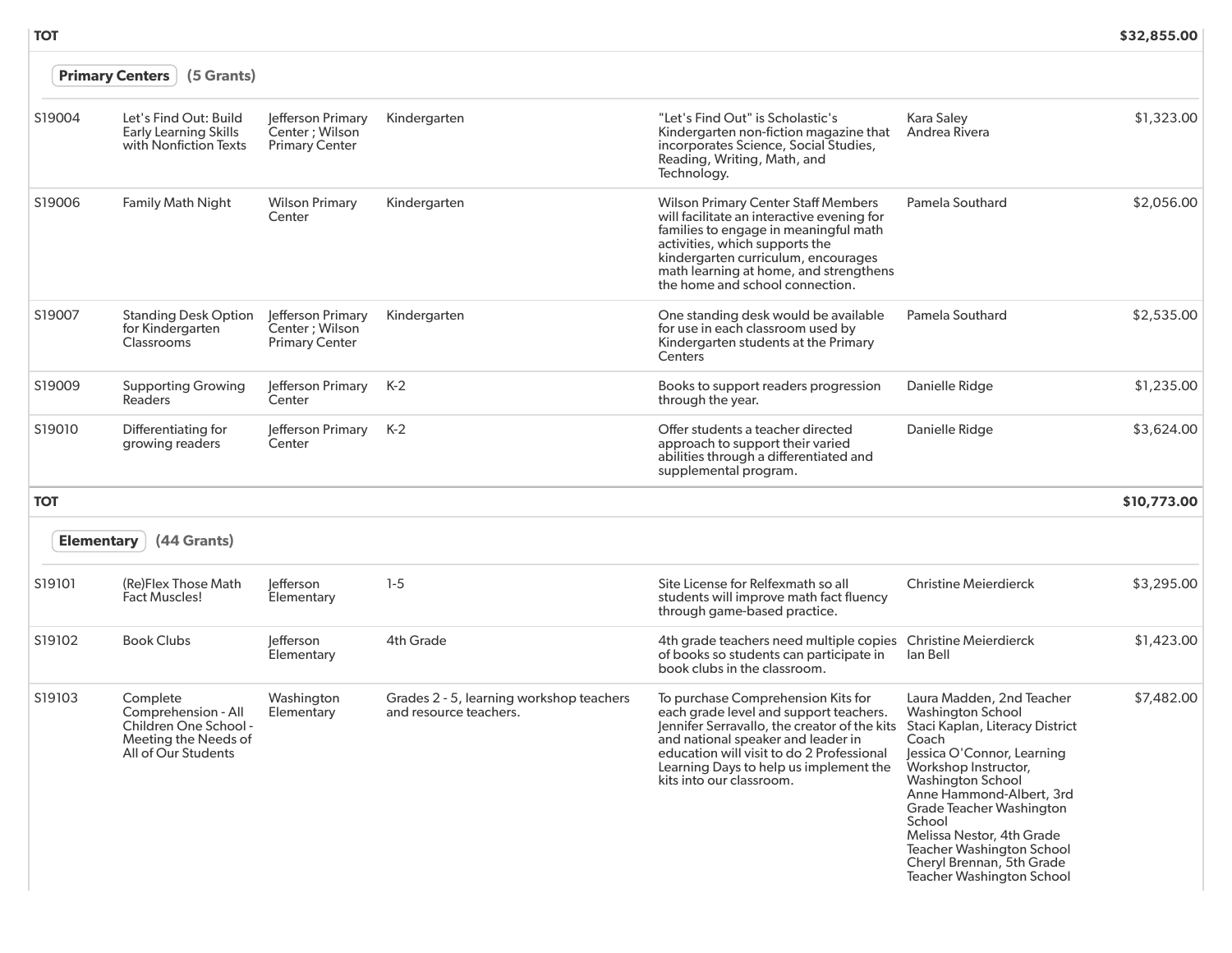| S19104 | Flexible Seating - A<br>True Choice in My<br>Classroom | Washington<br>Elementary                                                        | Grade 2                                                                        | I would like to offer various seating to<br>help my students move and focus as<br>needed.                                                                                                                                                                                                                                                                                                                                                                 | Laura Madden                                                                                                                        | \$8,438.00 |
|--------|--------------------------------------------------------|---------------------------------------------------------------------------------|--------------------------------------------------------------------------------|-----------------------------------------------------------------------------------------------------------------------------------------------------------------------------------------------------------------------------------------------------------------------------------------------------------------------------------------------------------------------------------------------------------------------------------------------------------|-------------------------------------------------------------------------------------------------------------------------------------|------------|
| S19105 | <b>Active Sitting Makes</b><br>for Active Learning!    | Brayton<br>Elementary                                                           | 3rd Grade                                                                      | Hokki Stools for a third grade classroom Matt Ferry                                                                                                                                                                                                                                                                                                                                                                                                       |                                                                                                                                     | \$4,409.00 |
| S19106 | <b>TREP\$</b> Entrepreneur<br>Program                  | Franklin<br>Elementary;<br>lefferson<br>Elementary;<br>Washington<br>Elementary | 5th grade                                                                      | The purpose of this grant is to purchase<br>and implement a program called TREP\$.<br>TREP\$ (short for enTREPreneur\$) is<br>meant to be a six week program in<br>which the students are taught<br>everything they need to know in order<br>to start their own businesses.                                                                                                                                                                               | Lauren Banker<br>Janice Tierney<br>Joe Cordero                                                                                      | \$3,538.00 |
| S19107 | <b>Breakout EDU School</b><br><b>Bundle</b>            | Washington<br>Elementary                                                        | Washington School grades 1-5, all subject<br>areas                             | Breakout EDU is an immersive learning<br>games platform that challenges<br>students to solve a combination of<br>physical and digital puzzles using hints<br>that must be solved in a given time<br>period. Breakout EDU is student-<br>centered, enhances communication<br>skills, develops problem-solving and<br>critical thinking skills, inspires<br>perseverance, incorporates<br>collaboration and team building and<br>crosses all content areas. | Lauren Banker<br>Jessica O'Connor                                                                                                   | \$800.00   |
| S19109 | <b>Interactive Sensory</b><br>Path                     | lefferson<br>Elementary;<br>Washington<br>Elementary                            | General and Special Education Students at<br>the elementary level (Grades 1-5) | An interactive path that utilizes a series<br>of movements to decrease behaviors<br>while increasing cognition.                                                                                                                                                                                                                                                                                                                                           | Angelica Da Silva, Ann Cutalo,<br>less Cuskie                                                                                       | \$5,000.00 |
| S19110 | <b>Active Sitting Makes</b><br>for Active Learning!    | lefferson<br>Elementary                                                         | <b>4th Grade Classrooms</b>                                                    | ErgoErgo Seats                                                                                                                                                                                                                                                                                                                                                                                                                                            | lan Bell<br>908-337-1687<br>ibell@summit.k12.nj.us<br><b>Christine Meierdierck</b><br>908-419-1692<br>cmeierdierck@summit.k12.nj.us | \$720.00   |
| S19112 | <b>Colonial Reenactment</b>                            | Franklin<br>Elementary                                                          | <b>Fourth Grade</b>                                                            | Students will engage in authentic<br>reenactment from the American<br>Revolution that has a wide range of<br>hands on historical activities that will<br>cover military and civilian life at this<br>time.                                                                                                                                                                                                                                                | Catherine Alberico, Dr. Alexis<br><b>Chestnut Andrews, Caitlin</b><br>Crimmins, Kirsten Douglas                                     | \$1,000.00 |
| S19113 | Powered by Books!                                      | Franklin<br><b>Elementary</b>                                                   | Grade 5                                                                        | <b>Creating Classroom Libraries that</b><br>Inspire Empathy, Curiosity, and a<br>Lifelong Love of Reading for Fifth<br><b>Graders</b>                                                                                                                                                                                                                                                                                                                     | Tanya Lopez, Jessica Breznak,<br>Amy Chambers, Kelly Klaif, and<br><b>Kate Polles</b>                                               | \$8,000.00 |
| S19115 | No pressure -<br>Steamroller                           | Washington<br>Elementary                                                        | grades 1-5, when needed                                                        | We are requesting a device that<br>provides deep pressure for our<br>students, which helps with calming and<br>motor planning.                                                                                                                                                                                                                                                                                                                            | Lauren Banker<br>Ann Cutalo<br>Kari Weinglass                                                                                       | \$737.00   |
| S19118 | <b>Emergent Readers -</b><br>Give Me 10!               | Washington<br>Elementary                                                        | <b>First and Second</b>                                                        | To increase our classroom library to have<br>more emergent fiction and nonfiction                                                                                                                                                                                                                                                                                                                                                                         | Laura Madden<br>Heidi Klebaur                                                                                                       | \$5,172.00 |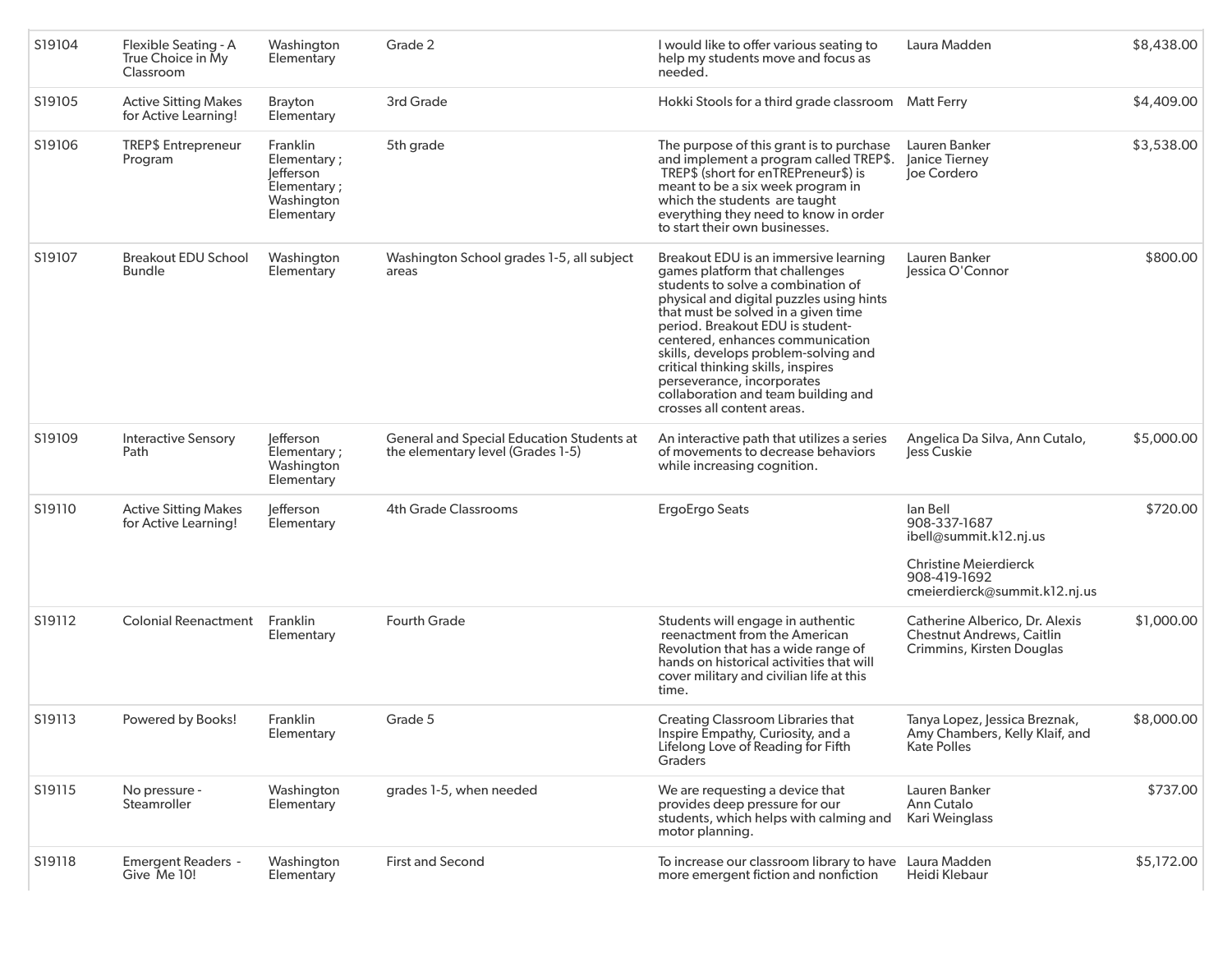|        |                                                                    |                                                                                     |                                                                                                                                                                                                                                                                                                                                                                                                                                                                                                                                                                                                                                                                         | books                                                                                                                                                                                                                                                                                                                                                                                                                                                                                                                                                                                            |                                                                                                                    |             |
|--------|--------------------------------------------------------------------|-------------------------------------------------------------------------------------|-------------------------------------------------------------------------------------------------------------------------------------------------------------------------------------------------------------------------------------------------------------------------------------------------------------------------------------------------------------------------------------------------------------------------------------------------------------------------------------------------------------------------------------------------------------------------------------------------------------------------------------------------------------------------|--------------------------------------------------------------------------------------------------------------------------------------------------------------------------------------------------------------------------------------------------------------------------------------------------------------------------------------------------------------------------------------------------------------------------------------------------------------------------------------------------------------------------------------------------------------------------------------------------|--------------------------------------------------------------------------------------------------------------------|-------------|
| S19119 | Listening and<br><b>Following Directions</b><br>Made Easy          | <b>Franklin</b><br>Elementary                                                       | Fifth Grade / all classes and content areas                                                                                                                                                                                                                                                                                                                                                                                                                                                                                                                                                                                                                             | Assistive technology for auditory<br>processing in the classroom with<br>portable voice recorders and<br>headphones with microphones                                                                                                                                                                                                                                                                                                                                                                                                                                                             | <b>Kate Polles</b>                                                                                                 | \$505.00    |
| S19120 | Math Workshop<br><b>Games - Playing With</b><br>Math               | Washington<br>Elementary                                                            | First                                                                                                                                                                                                                                                                                                                                                                                                                                                                                                                                                                                                                                                                   | Math games to support the math<br>curriculum and to enhance fact fluency.                                                                                                                                                                                                                                                                                                                                                                                                                                                                                                                        | Marian Furda, Heidi Klebaur,<br>and Pam Kinney                                                                     | \$2,379.00  |
| S19122 | Indoor/Outdoor<br><b>Tower Gardens</b>                             | <b>Jefferson</b><br>Elementary                                                      | Grades 1-5/Science                                                                                                                                                                                                                                                                                                                                                                                                                                                                                                                                                                                                                                                      | Indoor/Outdoor Tower Gardens will be<br>utilized as a hands-on component to<br>fulfill NJ Student Learning Standards for<br>Science, both in the classroom and<br>during recess and after school<br>enrichment.                                                                                                                                                                                                                                                                                                                                                                                  | Melissa Fusari                                                                                                     | \$3,300.00  |
| S19123 | <b>Parent Literacy Night</b><br>at Franklin Elementary<br>School   | Franklin<br>Elementary                                                              | There will be three sessions at Literacy Night<br>in order to provide information for parents<br>with children in all grades: one session for<br>parents of students in grades 3-5, one<br>session for parents of students in grades 1-2<br>and another session supporting parents in<br>grades 1-5 on choosing texts with their child<br>in the library. Franklin Elementary School<br>has a total of 340 students in grades 1-5.<br>Five teachers will work a total of 8 hours<br>each (including planning, preparation and<br>the actual event) with a stipend rate of \$48<br>an hour. This comes out to a total of 40<br>hours of work split among the 5 teachers. | This grant will provide an invaluable<br>connection between school literacy<br>practices and students' families,<br>providing parents with the necessary<br>tools to support their child's literacy<br>growth at home.                                                                                                                                                                                                                                                                                                                                                                           | Brittany Schwartz, Loreli<br>Stochaj, Tanya Lopez, Caitlin<br>Crimmins, Catherine Alberico                         | \$1,920.00  |
| S19124 | <b>Super Sensory</b><br>Hallway                                    | Franklin<br>Elementary                                                              | $1-5$                                                                                                                                                                                                                                                                                                                                                                                                                                                                                                                                                                                                                                                                   | A pathway made of labels in the<br>hallway for fidgety children to release<br>some energy.                                                                                                                                                                                                                                                                                                                                                                                                                                                                                                       | Janet Langborgh                                                                                                    | \$1,994.00  |
| S19125 | <b>Flexible Seating</b>                                            | Franklin<br>Elementary                                                              | Grade 1, ranging from 18-24 students                                                                                                                                                                                                                                                                                                                                                                                                                                                                                                                                                                                                                                    | This grant will allow for more student<br>choice in classroom seating, meeting<br>the needs of all types of students in a<br>student-centered classroom.                                                                                                                                                                                                                                                                                                                                                                                                                                         | <b>Brittany Schwartz</b>                                                                                           | \$5,133.00  |
| S19126 | Year 2, Keys to Social<br>Success: Inspire,<br>Empower, Act, Share | Franklin<br>Elementary;<br>Washington<br>Elementary; LCJ<br>Summit Middle<br>School | All 5th Grade Classes at Franklin &<br>Washington for the 2019-20 school year +<br>Original cohort from Year 1 (rising 6th<br>graders)                                                                                                                                                                                                                                                                                                                                                                                                                                                                                                                                  | The first year of our pilot project was<br>focused on infusing social-emotional<br>learning and practice into the literacy<br>curriculum at the fifth grade level by<br>providing teachers with a way to begin<br>conversations in the classroom that<br>highlight the skills necessary to navigate<br>friendships as these students progress<br>toward and into their middle school<br>years. Our goal for year two is to include<br>all fifth-grade classes at both Franklin<br>and Washington Elementary Schools<br>and we are also planning to follow our<br>original cohort into 6th-grade. | Andrea Sadow<br>Loreli Stochai                                                                                     | \$4,840.00  |
| S19127 | <b>Social Skills Training</b><br>Project                           | <b>Franklin</b><br>Elementary                                                       | Grades 1-4 in order o address the social-<br>emotional skills of students in order to<br>enhance their academic outcomes.                                                                                                                                                                                                                                                                                                                                                                                                                                                                                                                                               | This grant would provide all teachers at<br>Franklin with a staff in service and on-<br>going training throughout the year<br>from, Jed Baker, Ph.D. who is the                                                                                                                                                                                                                                                                                                                                                                                                                                  | Ashley Karpinski, Cristina<br>Colineri, Keri Perrone, Marylo<br>Reid, Janice Tierney<br>ccolineri@summit.k12.nj.us | \$11,530.00 |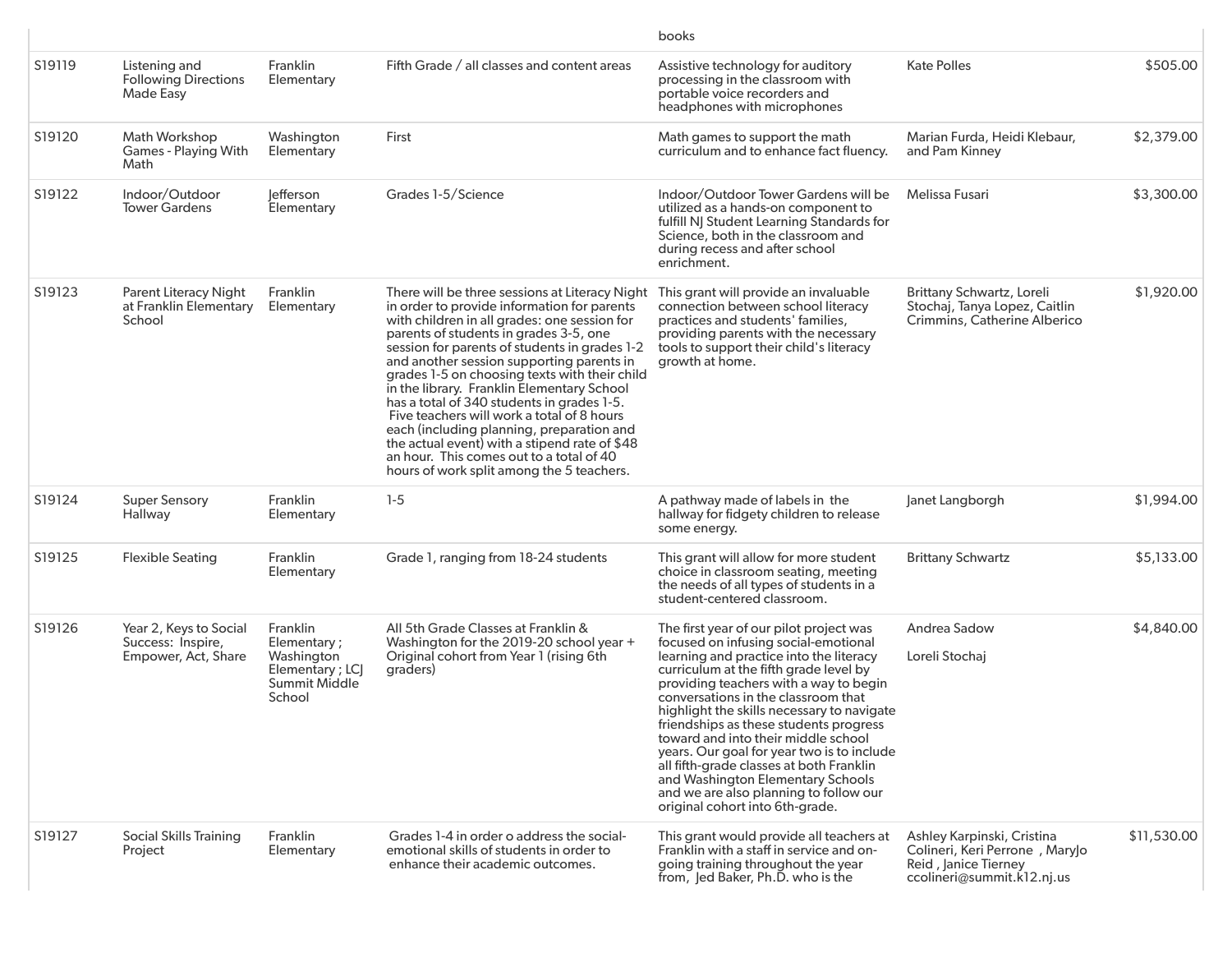|        |                                                           |                                                                                                                                                    |                                                                                                                                                                                                                                                                                                                                                                                                                                                                                                                                                                              | director of the Social Skills Training<br>Project, an organization serving<br>individuals with social-emotional<br>challenges. We will also include a<br>parent workshop as well.                                                     | $(908)$ 277-2613                                                                        |             |
|--------|-----------------------------------------------------------|----------------------------------------------------------------------------------------------------------------------------------------------------|------------------------------------------------------------------------------------------------------------------------------------------------------------------------------------------------------------------------------------------------------------------------------------------------------------------------------------------------------------------------------------------------------------------------------------------------------------------------------------------------------------------------------------------------------------------------------|---------------------------------------------------------------------------------------------------------------------------------------------------------------------------------------------------------------------------------------|-----------------------------------------------------------------------------------------|-------------|
| S19128 | Reef Ecosystem in the<br>Classroom                        | Washington<br>Elementary                                                                                                                           | The 13-gallon salt-water aquarium will<br>benefit students involved in the special<br>education resource room grades 1-5.<br>Additionally, general education students<br>will benefit from this as well, as they can<br>come in and learn about aquarium, fish,<br>coral, etc. Content taught to general<br>education students would be presented by<br>the special education students which will<br>give them a sense of empowerment and<br>responsibly over the aquarium. The special<br>education teacher will integrate curriculum<br>based lessons with this ecosystem. | A classroom salt water aquarium can<br>enrich the special education classroom<br>experience                                                                                                                                           | <b>Danielle Mack</b><br>Brianna Palumbo                                                 | \$1,301.00  |
| S19129 | Nintendo Switch Labo<br>Classroom Program                 | lefferson<br>Elementary                                                                                                                            | Grades 1-5 / STEM                                                                                                                                                                                                                                                                                                                                                                                                                                                                                                                                                            | To deliver engaging STEM based<br>learning experiences to all grade levels<br>via the Nintendo Labo kits.                                                                                                                             | Mrs. Kathleen Lyons                                                                     | \$4,303.00  |
| S19130 | <b>Brayton Library</b><br>Update                          | <b>Brayton</b><br>Elementary                                                                                                                       | $1-5$                                                                                                                                                                                                                                                                                                                                                                                                                                                                                                                                                                        | Brayton's library is in need of an update<br>in order to best serve its 347 students in<br>the areas of literacy and technology.                                                                                                      | Courtney Kaczynski                                                                      | \$1,681.00  |
| S19131 | <b>Battle of the Books</b>                                | <b>Brayton</b><br>Elementary;<br>Franklin<br>Elementary;<br>lefferson<br>Elementary;<br>Lincoln-Hubbard<br>Elementary;<br>Washington<br>Elementary | Open to all 4th and 5th grade students in all<br><b>Summit Public Elementary Schools</b>                                                                                                                                                                                                                                                                                                                                                                                                                                                                                     | "Battle of the Books" is a reading<br>motivation program that recognizes<br>students who enjoy reading and they<br>are encouraged to read for pleasure<br>and broaden their reading interests<br>while competing against their peers. | Cindy Abramov, Kyrsten<br>Thomas, Courtney Kaczynski,<br>Loreli Stochaj, Carole Stubeck | \$5,625.00  |
| S19132 | <b>Breakout EDU</b>                                       | Franklin<br>Elementary                                                                                                                             | 5th Grade-All subjects                                                                                                                                                                                                                                                                                                                                                                                                                                                                                                                                                       | Digital breakout games that teach<br>critical thinking, teamwork and complex<br>problem solving.                                                                                                                                      | Kelly Klaif, Jessica Breznak, Kate<br>Polles, Amy Chambers                              | \$2,000.00  |
| S19133 | Lift Our Voices-<br><b>Classroom Sound</b><br>Systems     | <b>Brayton</b><br>Elementary                                                                                                                       | 3, 4, 5                                                                                                                                                                                                                                                                                                                                                                                                                                                                                                                                                                      | Brayton Elementary 3rd, 4th, and 5th<br>grade teachers would like the<br>opportunity to have FrontRow Juno<br>Classroom Audio systems in each of<br>their classrooms.                                                                 | <b>Matt Ferry</b>                                                                       | \$14,257.00 |
| S19134 | MakerSpace at<br>Jefferson Media Center Center; Jefferson | Elementary                                                                                                                                         | Jefferson Primary Grades K-5/Library Media                                                                                                                                                                                                                                                                                                                                                                                                                                                                                                                                   | Creativity and innovation comes to life<br>at the MakerSpace in the Library Media<br>Center                                                                                                                                           | Kyrsten W. Thomas                                                                       | \$703.00    |
| S19135 | Complete<br>Comprehension                                 | Lincoln-Hubbard<br>Elementary                                                                                                                      | Grades 2-5, Special Education, Learning<br>Workshop, ESL                                                                                                                                                                                                                                                                                                                                                                                                                                                                                                                     | This grant is to purchase the Complete<br><b>Comprehension Classroom Bundle</b><br>which is structured around whole-book<br>assessment to support readers.                                                                            | Matthew Santos, Abigail<br>Emerson, Barbara Slazak, Matt<br>Carlin                      | \$5,612.00  |
| S19136 | <b>Active Sitting Makes</b><br>for Active Learning!       | <b>Brayton</b><br>Elementary                                                                                                                       | 4th Grade Classroom                                                                                                                                                                                                                                                                                                                                                                                                                                                                                                                                                          | Hokki Stools for a fourth grade<br>classroom                                                                                                                                                                                          | Lisa MacMoyle                                                                           | \$5,599.00  |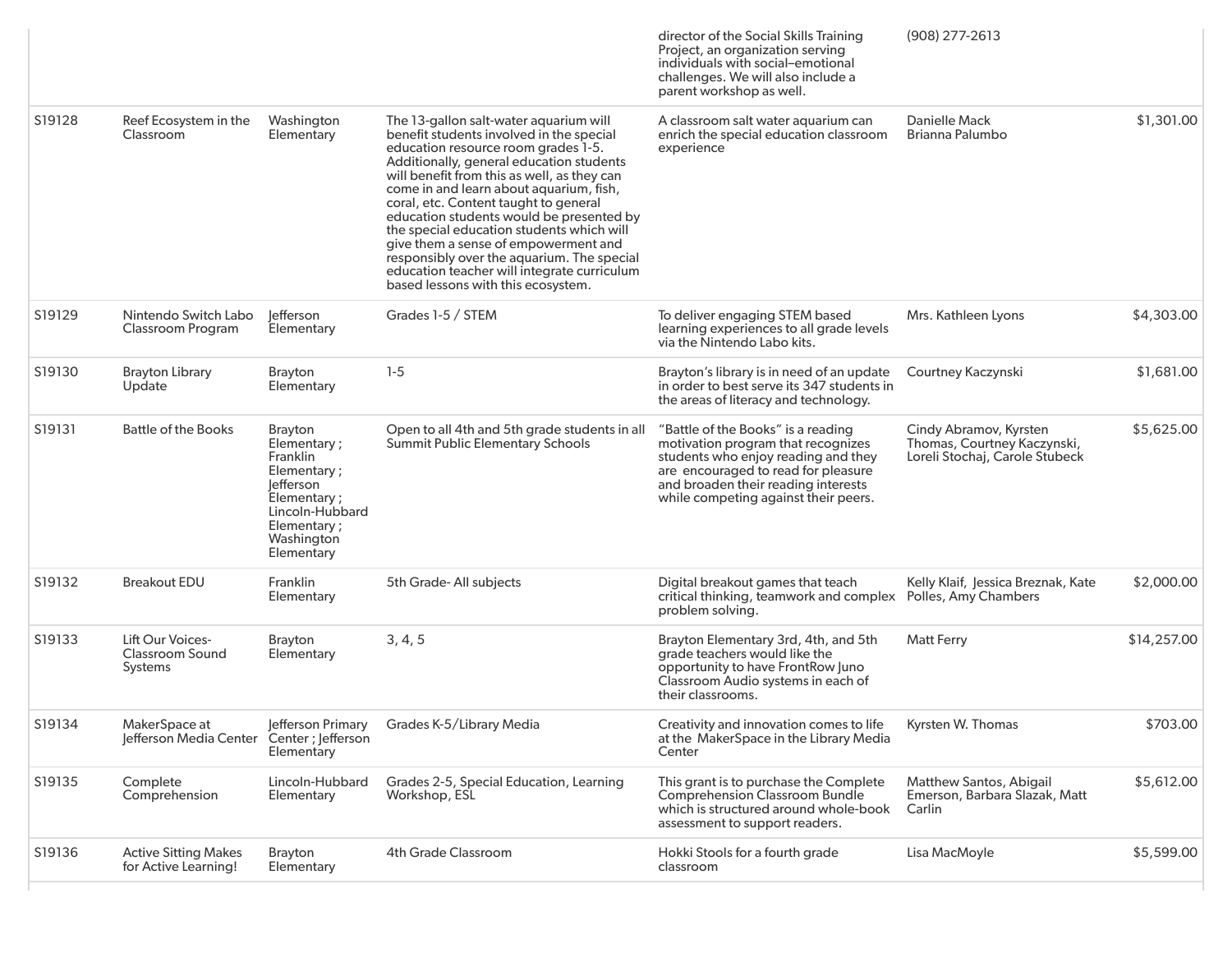| S19137 | Alternative Seating for Washington<br><b>First Graders</b>                                               | Elementary                                                                                                                                         | <b>First Grade Classrooms</b>   | Alternative/Flexible seating to support<br>focus and engagement                                                                                                                                                                                                                                                             | Marian Furda, Heidi Klebaur,<br>Pam Kinney                                                                             | \$6,841.00   |
|--------|----------------------------------------------------------------------------------------------------------|----------------------------------------------------------------------------------------------------------------------------------------------------|---------------------------------|-----------------------------------------------------------------------------------------------------------------------------------------------------------------------------------------------------------------------------------------------------------------------------------------------------------------------------|------------------------------------------------------------------------------------------------------------------------|--------------|
| S19138 | Maximized Learning in Franklin<br>a Flexible Environment Elementary                                      |                                                                                                                                                    | Fifth Grade - all subject areas | This grant is requesting classroom<br>furniture that would allow for<br>movement, mobility, and flexible<br>learning for students to support<br>increased productivity and creativity.                                                                                                                                      | Kate Polles and Amy Chambers                                                                                           | \$22,408.00  |
| S19139 | <b>Standing Desks</b>                                                                                    | <b>Brayton</b><br>Elementary                                                                                                                       | 4th grade                       | Two fourth grade classes at Brayton are<br>in need of standing desks in order to<br>provide a more engaging, flexible,<br>space-conscious classroom<br>environment and enhance student<br>learning.                                                                                                                         | Lisa MacMoyle & John Murphy                                                                                            | \$27,347.00  |
| S19142 | 1 to 1 Chromebook<br>Initiative                                                                          | <b>Brayton</b><br>Elementary;<br>Franklin<br>Elementary;<br>lefferson<br>Elementary;<br>Lincoln-Hubbard<br>Elementary;<br>Washington<br>Elementary | 3rd and 4th grade students      | Meeting the Needs of 21st Century:<br>Provide personal Chromebooks for<br>specific grade levels                                                                                                                                                                                                                             | Michelle Cebula<br>Jennifer McCann                                                                                     | \$211,462.00 |
| S19143 | Learning Ally                                                                                            | Washington<br>Elementary                                                                                                                           | All elementary grades           | Learning Ally provides access to the<br>largest audiobook library that is proven<br>to bridge the reading gap for struggling<br>readers with learning differences,<br>including dyslexia.                                                                                                                                   | Tara DiGiovanni<br><b>Jill Plofsky</b><br>Kari Weinglass<br><b>Danielle Mack</b><br>Allison Gorman<br>Angelica DaSilva | \$1,864.00   |
| S19144 | <b>Mensa For Kids-</b><br><b>Excellence In Reading</b><br>(Third Grade Book<br>Club)                     | Washington<br>Elementary                                                                                                                           | Third grade students            | Third grade book club using Mensa For<br>Kids Excellence in Reading Titles                                                                                                                                                                                                                                                  | <b>Cindy Abramov and Anne</b><br>Hammond-Albert                                                                        | \$840.00     |
| S19145 | Nonfiction: Reading<br>Our World                                                                         | lefferson<br>Elementary                                                                                                                            | 3                               | Book Collections That Inspire an<br>Understanding and Caring for Animals                                                                                                                                                                                                                                                    | Tanya Lopez, Kathy Knecht, and<br>Randi Katz                                                                           | \$1,000.00   |
| S19146 | <b>Historical Fiction:</b><br><b>Bringing History and</b><br>Storytelling to Life at<br>Jefferson School | lefferson<br>Elementary                                                                                                                            | 4                               | This grant will provide fourth graders<br>with access to historical fiction books.                                                                                                                                                                                                                                          | Tanya Lopez, Ian Bell, and<br><b>Christine Meierdierck</b>                                                             | \$3,200.00   |
| S19147 | <b>Cracking the Code!</b><br>Transforming Learning Elementary<br>with Breakout EDU Kits                  | <b>Brayton</b>                                                                                                                                     | Grades 1-5                      | To purchase two Breakout EDU kits for<br>use at Brayton School in order for<br>teachers to enhance learning in ALL<br>content areas using an engaging,<br>hands-on game format.                                                                                                                                             | Stefanie DeCarlo                                                                                                       | \$275.00     |
| S19148 | <b>Cricut Maker:</b><br><b>Enhancing Learning</b><br>for All                                             | Franklin<br>Elementary                                                                                                                             | Grades 1-5                      | The Cricut Maker machine is a smart<br>cutting machine that will enable all staff<br>members to create templates and die<br>cuts for various projects. The Cricut<br>Maker will be housed in the Library so<br>that all teachers can access the<br>machine The Cricut Maker will also be<br>used to improve the quality and | Loreli E. Stochaj                                                                                                      | \$1,217.00   |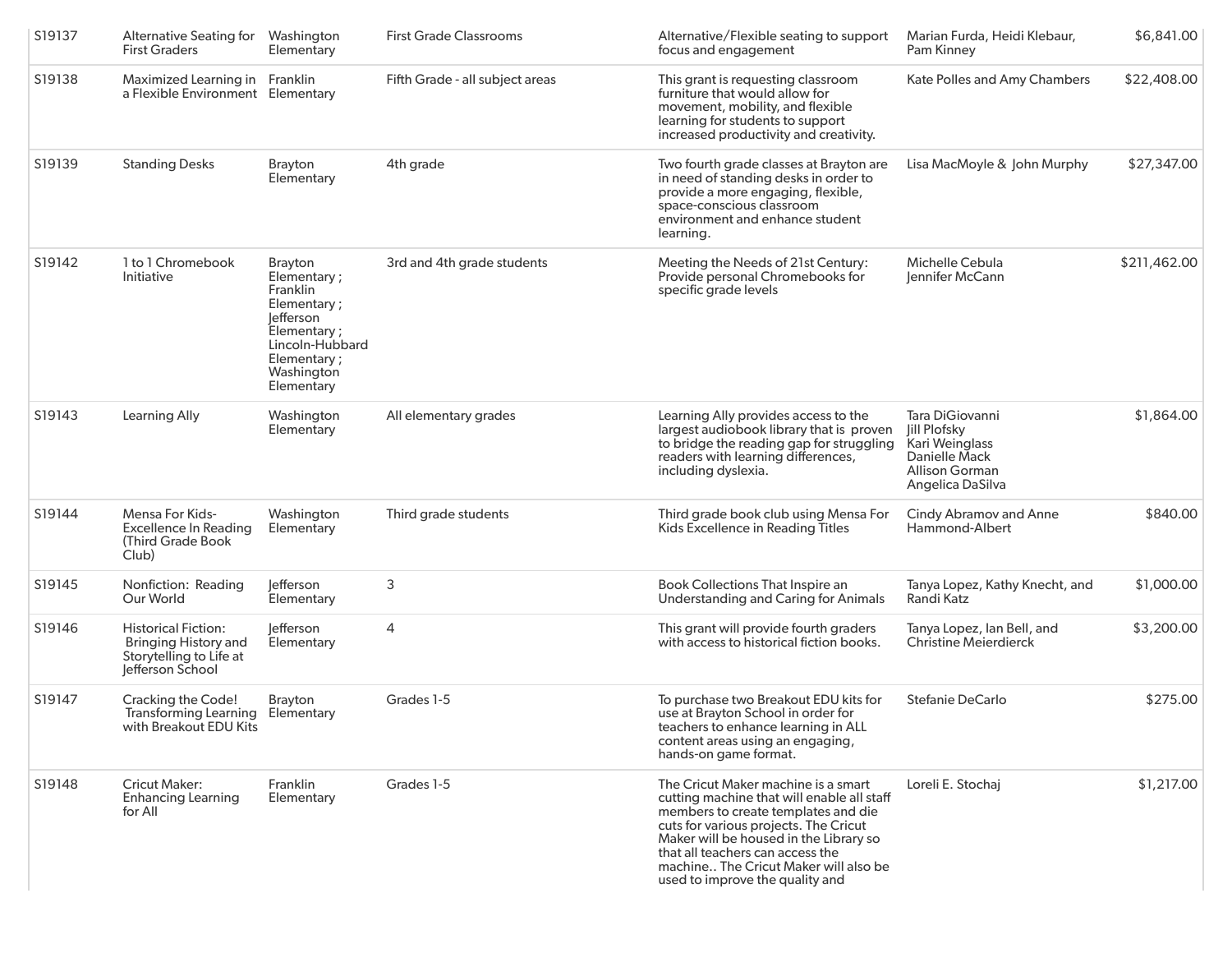|            |                                                                                                          |                                    |                                               | appearance of bulletin boards and<br>displays in the hallways of the school.                                                                                                                                                |                                                                                                                                                                                                                                                                       |              |
|------------|----------------------------------------------------------------------------------------------------------|------------------------------------|-----------------------------------------------|-----------------------------------------------------------------------------------------------------------------------------------------------------------------------------------------------------------------------------|-----------------------------------------------------------------------------------------------------------------------------------------------------------------------------------------------------------------------------------------------------------------------|--------------|
| S19150     | <b>Amplifying Creative</b><br>Communities                                                                | Franklin<br>Elementary             | Grades 1-5, Art, Music, PE, FLIC              | Our objective is to provide FM<br>amplification using the FrontRow Juno<br>Tower to a minimum of one class per<br>grade level as well as all special<br>content classes at Franklin School.                                 | Suzanne Zadik, Kate Polles,<br>Jennifer Schwarzenbek,<br>Stephanie Mangioglu, Diane<br>Silvester                                                                                                                                                                      | \$10,860.00  |
| S19154     | Social Issues Book<br>Club Sets                                                                          | Washington<br>Elementary           | 4th Grade-Reading                             | Diversifying and updating 4th grade's<br>social issues book club books                                                                                                                                                      | Lara Donohue, Diana Nelson,<br>Melissa Nestor Gavarny                                                                                                                                                                                                                 | \$1,700.00   |
| S19155     | Outdoor<br>Classroom/Performing Elementary<br>Arts Space with ADA<br>wheelchair accessible<br>cement pad | <b>Brayton</b>                     | All Grades/Art and Academics                  | Construction of composite seating and<br>wheelchair access for outdoor<br>classroom and performing arts space                                                                                                               | Mr. Miller                                                                                                                                                                                                                                                            | \$15,078.00  |
| S19157     | Reading to Learn Even Lincoln-Hubbard<br>More!                                                           | Elementary                         | <b>Second Grade</b>                           | Continuing to build a leveled nonfiction<br>library for our growing second grade<br>readers                                                                                                                                 | Abigail Emerson, Ann<br>Anderson, and Alex Kelly                                                                                                                                                                                                                      | \$2,404.00   |
| <b>TOT</b> |                                                                                                          |                                    |                                               |                                                                                                                                                                                                                             |                                                                                                                                                                                                                                                                       | \$429,192.00 |
|            | Middle School<br>(11 Grants)                                                                             |                                    |                                               |                                                                                                                                                                                                                             |                                                                                                                                                                                                                                                                       |              |
| S19201     | Battle of the Books at<br><b>LCISMS</b>                                                                  | LCJ Summit<br>Middle School        | 6th-8th, library                              | Based on the success of the elementary<br>level Battle of the Books program, we<br>would like to bring the prgram to the<br>middle school.                                                                                  | Karen Doherty & Beth Thomas                                                                                                                                                                                                                                           | \$1,373.00   |
| S19202     | Membean<br>Subscription                                                                                  | LCJ Summit<br>Middle School        | 6-8 all language arts students including ESL. | Provide all LJCSMS with an<br>individualized, targeted vocabulary<br>development tool.                                                                                                                                      | I am currently LC SMS's<br>instructional facilitator. My role<br>involves coaching new<br>teachers, developing<br>curriculum, and co-teaching.<br>This is my thirteenth year as a<br>teacher in Summit and eighth<br>year as a member of the SEF<br>grants committee. | \$4,750.00   |
| S19203     | Get Ready to Read! -<br><b>Free Voluntary</b><br>Reading in the Spanish<br>Classroom                     | LCI Summit<br>Middle School        | 7th Grade Emerging Spanish                    | To create a library with high-interest,<br>leveled Spanish books in each of my<br>classrooms for Emerging Spanish<br>students.                                                                                              | Hannah Gallagher                                                                                                                                                                                                                                                      | \$3,253.00   |
| S19205     | <b>Coding and Robotics</b><br>Take Flight with<br>Hummingbird Kits                                       | <b>LCI Summit</b><br>Middle School | $6 - 8$                                       | We are requesting 5 Hummingbird<br>Robot kits to enhance the Micro: Bit<br>micro-computers we already have.<br>These kits will enable students to stretch<br>their creative thinking and computer<br>programming abilities. | Beth Thomas and Karen<br>Doherty                                                                                                                                                                                                                                      | \$1,416.00   |
| S19206     | <b>Vex Robotics</b><br>Classroom Bundles &<br>Lab Furniture                                              | LCI Summit<br>Middle School        | Grades 6 & 7 Robotics                         | To purchase 5 Vex IQ Classroom<br>Bundles, 4 Vex EDR Programming<br>Control Starter Kits, and 16 build stools<br>for the Coding & Robotics Cycle at<br>LCJSMS.                                                              | Jennifer Mitterko                                                                                                                                                                                                                                                     | \$24,200.00  |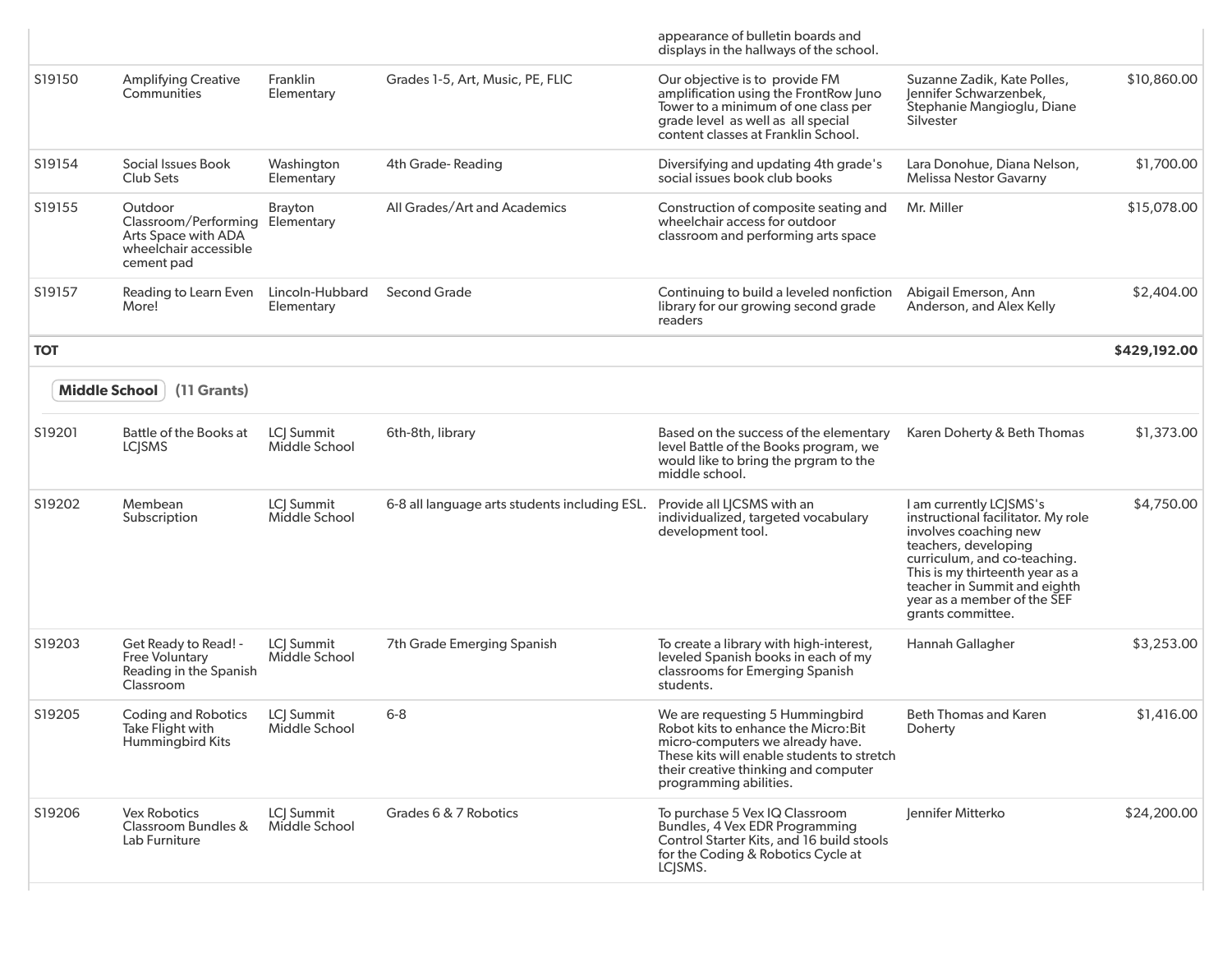| S19207     | Art in the Digital Age                                                                 | LCJ Summit<br>Middle School | Eighth grade art cycle course                                                                                                                                                                   | Creating art in the digital age by<br>incorporating technology as a tool for<br>personal expression and exploration.                                                                                                                                                        | <b>Brian Steger</b>                                                                                                       | \$3,580.00  |
|------------|----------------------------------------------------------------------------------------|-----------------------------|-------------------------------------------------------------------------------------------------------------------------------------------------------------------------------------------------|-----------------------------------------------------------------------------------------------------------------------------------------------------------------------------------------------------------------------------------------------------------------------------|---------------------------------------------------------------------------------------------------------------------------|-------------|
| S19209     | <b>Cricut Maker</b>                                                                    | LCJ Summit<br>Middle School | Entire School - 6-8 grade                                                                                                                                                                       | The Cricut Maker machine is a smart<br>cutting machine that will enable<br>multiple departments to create<br>templates and die cuts for various<br>projects.                                                                                                                | Stefanie Jurista<br>Donna Gallo<br><b>Beth Thomas</b>                                                                     | \$1,903.00  |
| S19210     | <b>Drama Room Flooring</b><br>& Furniture                                              | LC  Summit<br>Middle School | Grades 6-8/Drama/G.L.E.E.                                                                                                                                                                       | The purpose of this grant would be to<br>modernize the drama room with<br>comfortable flooring, a performance<br>area, and new, more interactive, space-<br>efficient furniture.                                                                                            | <b>Ashley Raven</b>                                                                                                       | \$4,446.00  |
| S19211     | <b>Social Studies</b><br><b>Classroom Furniture</b>                                    | LC  Summit<br>Middle School | <b>6th Grade Social Studies</b>                                                                                                                                                                 | Provide collaborative classroom<br>furniture for a 6th grade classs                                                                                                                                                                                                         | Warren Wannamaker                                                                                                         | \$18,089.00 |
| S19212     | 6th-Grade Math<br>Workshop<br>Collaborative<br>Furniture                               | LC  Summit<br>Middle School | 6th-Grade Math Classroom                                                                                                                                                                        | I am hoping to get new classroom<br>furniture (including 24 student desks, 1<br>table, 24student chairs, 7 stools, one<br>organizational shelving unit, and 1<br>teacher desk) to accommodate a more<br>collaborative approach to mathematics<br>instruction.               | Benjamin Carapezza                                                                                                        | \$19,501.00 |
| S19213     | Human Body Model<br><b>Educational Module</b>                                          | LCJ Summit<br>Middle School | Special Ed Students grade 6-8.                                                                                                                                                                  | To purchase a kit to instruct the students eleanor mahoney<br>about the human body and help them<br>understand the 11 major organ systems<br>in the human body. This includes a<br>model and many hands on activities for<br>instruction.                                   |                                                                                                                           | \$354.00    |
| <b>TOT</b> |                                                                                        |                             |                                                                                                                                                                                                 |                                                                                                                                                                                                                                                                             |                                                                                                                           | \$82,865.00 |
|            | <b>High School</b><br>(10 Grants)                                                      |                             |                                                                                                                                                                                                 |                                                                                                                                                                                                                                                                             |                                                                                                                           |             |
| S19301     | <b>College Counseling</b><br>Professional<br>Development                               | Summit High<br>School       | High School (9-12)                                                                                                                                                                              | Professional development opportunities Alison Grill; Laura Kaplan<br>to enhance college counseling<br>expertise and post-secondary<br>networking for the SHS Counseling<br>Department                                                                                       |                                                                                                                           | \$10,000.00 |
| S19302     | 2019-2020 Peer<br>Leadership Program                                                   | Summit High<br>School       | Intended to serve members of the Summit<br>High School specifically grades 9, 11, and<br>12. However, activities will include work<br>with the elementary and middle schools                    | Peer Leaders will consist of 60 11th and<br>12th graders.                                                                                                                                                                                                                   | Lauren Wells<br>Amy Herber                                                                                                | \$8,265.00  |
| S19303     | Breaking through:<br>Developing a college-<br>bound mindset in our<br>Latino students. | Summit High<br>School       | Students of Latino / Hispanic background<br>currently attending Summit High School<br>who are from diverse socio-economic<br>backgrounds and representing all abilities<br>and academic levels. | This grant will allow Latino/ Hispanic<br>students to participate in an<br>empowerment conference at Fairleigh<br>Dickinson University, specifically<br>designed by the Alliance for Latino<br>Empowerment, to address the current<br>challenges of our student population. | Aurora S Hermo<br>Silvia Vicente<br>Alliance for Latino<br><b>Empowerment (Formely</b><br>Alliance for Latino Leadership) | \$2,121.00  |
| S19304     | Unified Lunch Club                                                                     | Summit High<br>School       | Grades 9-12<br>Room 114                                                                                                                                                                         | The Unified Lunch Club is a club for<br>students with and without intellectual                                                                                                                                                                                              | Nicole Allen                                                                                                              | \$1,158.00  |